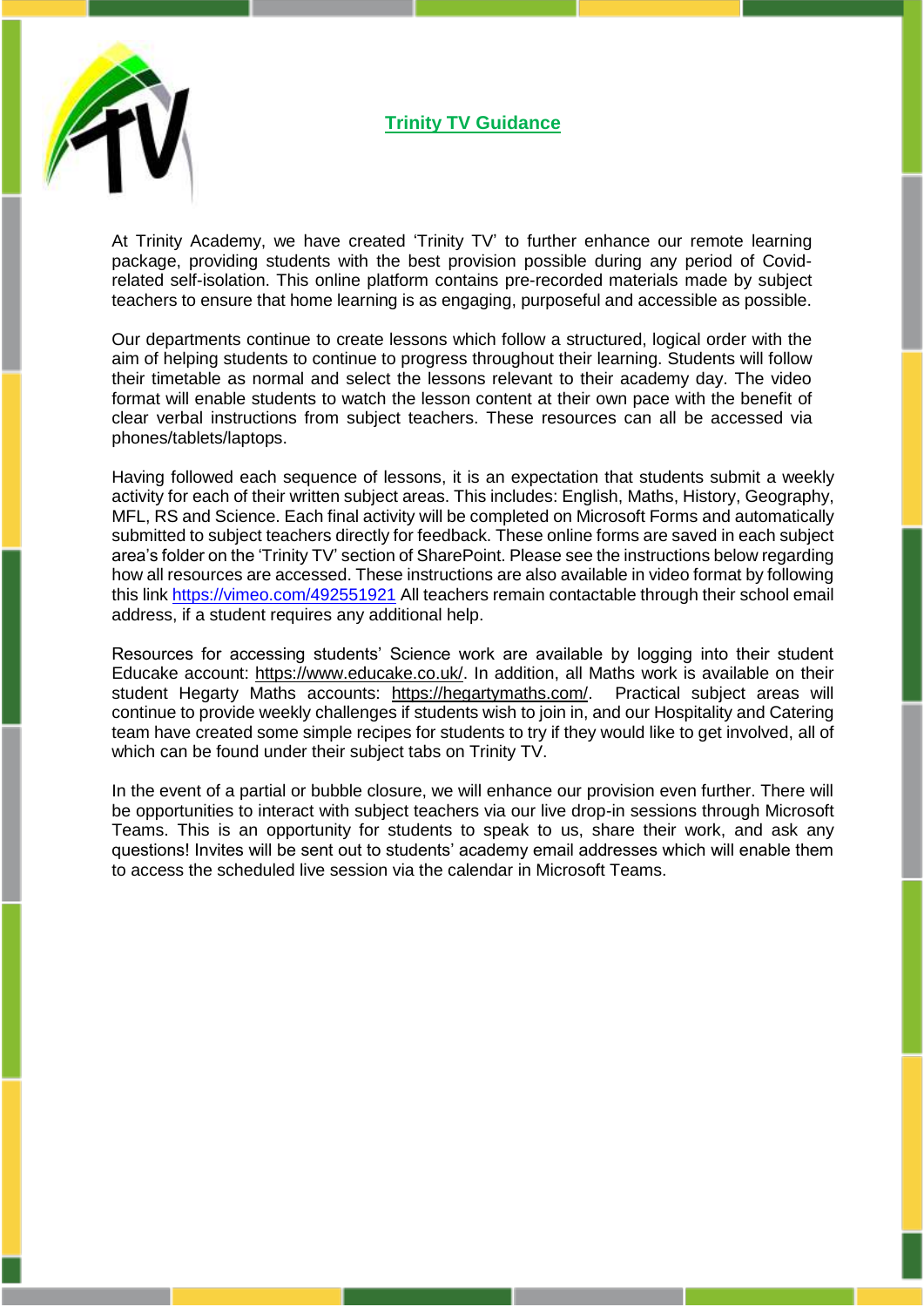## **How to access our Trinity TV provision**

1. Visit our website and click on the 'Home Learning' tab at the top of the screen:



2. Select Trinity TV from the drop down menu.



3. The Trinity TV Welcome page will launch with a link to Trinity TV at the bottom.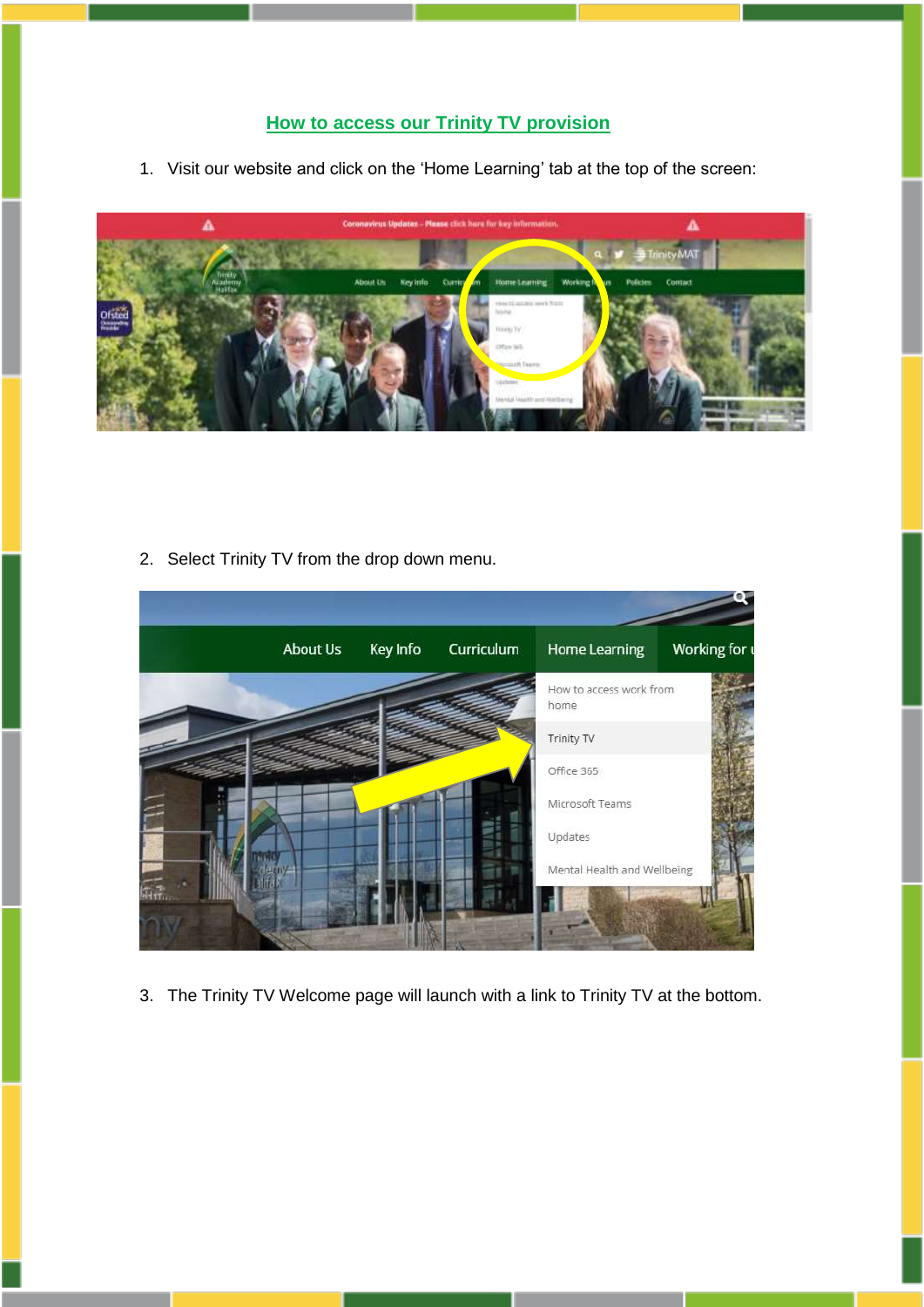excellent resources produced by White Rose Maths. The videos have been designed so that students can take away the key information from each lesson. The videos can be accessed at any time by students. The videos can be paused, restarted and downloaded to ensure that the learning is flexible for students.

Once a student has completed a lesson on Trinity TV, they should then complete the questions that are set via the Microsoft Forms link. These Forms are saved as URL web links within each subject weekly folder and will provide teachers with student work instantly. This will allow the teacher to prepare feedback and guidance for students in the following lessons.

## How Trinity TV works

- . Students log onto Trinity TV via the school website/SharePoint
- . Students select the relevant Year Group
- . Students select the unbject to study
- . Students watch the uploaded video, pausing throughout to complete any tasks set by the bracher
- . Students should then complete the Microsoft Forms question located within the same folder. This will go through to their teachers who will use the answers to inform the next video

Should a student encounter any tissies, they should email their teachers who will offer further support. Trinity TV has been designed to ensure that students receive the highest quality of education whilst not being able to attend the academy.



4. Select the Trinity TV link. This will load the Trinity TV page where you select your year group.